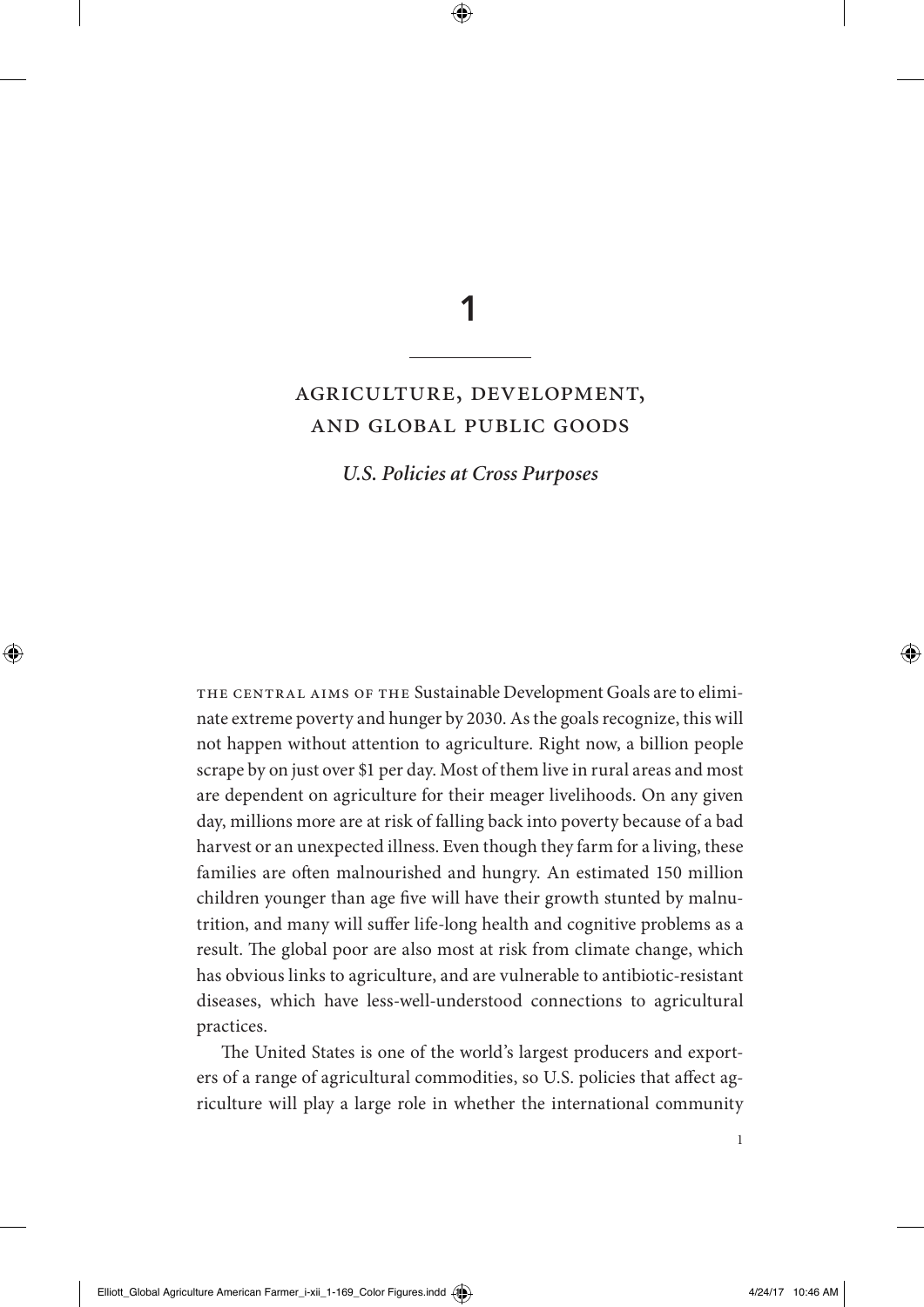can end hunger and extreme poverty, and do so sustainably. During the food price spikes of 2007–08, President George W. Bush sharply increased foreign assistance for food security and nutrition. His successor, Barack Obama, with strong support from Congress, created Feed the Future and the New Alliance for Food Security and Nutrition to provide assistance for (climate-smart) agricultural development in food-insecure countries.

Yet U.S. policies often work at cross purposes. Since before World War II, the United States has provided subsidies and trade protection to farmers in ways that suppressed global prices on global markets, distorted incentives to invest in developing country agriculture, and undermined the livelihoods of poor farmers in other countries. Then, just as the longrun secular decline in agricultural prices seemed to be bottoming out, the United States and the European Union (EU) ratcheted up policies promoting demand for food-based biofuels, which helped turn modestly rising food prices into sharp spikes that roiled global markets. And when commodity prices started falling again in 2013–14, the U.S. Congress ensured that subsidy programs were in place to shield American farmers from revenue declines.

In addition to the price and other global market distortions from U.S. (and other) farm programs, some agricultural policies create negative global spillovers because of what they fail to do. Biofuel support policies were touted as part of the solution to climate change, but both U.S. and European policymakers failed to develop effective sustainability criteria to ensure that would be the case. Instead, corn-based ethanol and oilseedbased biodiesel may well be increasing greenhouse gas (GHG) emissions, relative to their fossil fuel counterparts. Another growing concern is the use of massive amounts of antibiotics to promote growth and prevent disease in livestock, which contributes to the proliferation of antibioticresistant bacteria. Despite long-standing concerns, U.S. authorities have only recently taken modest steps to regulate the practice.

American policymakers are genuinely committed to promoting global food security and poverty alleviation, addressing climate change, and combating antimicrobial resistance. And farmers face risks that markets cannot handle, so there is a role for public policy. But policymakers all too often fail to ensure that the agriculture sector shoulders a fair share of the burden of the negative spillovers that it produces. This book focuses on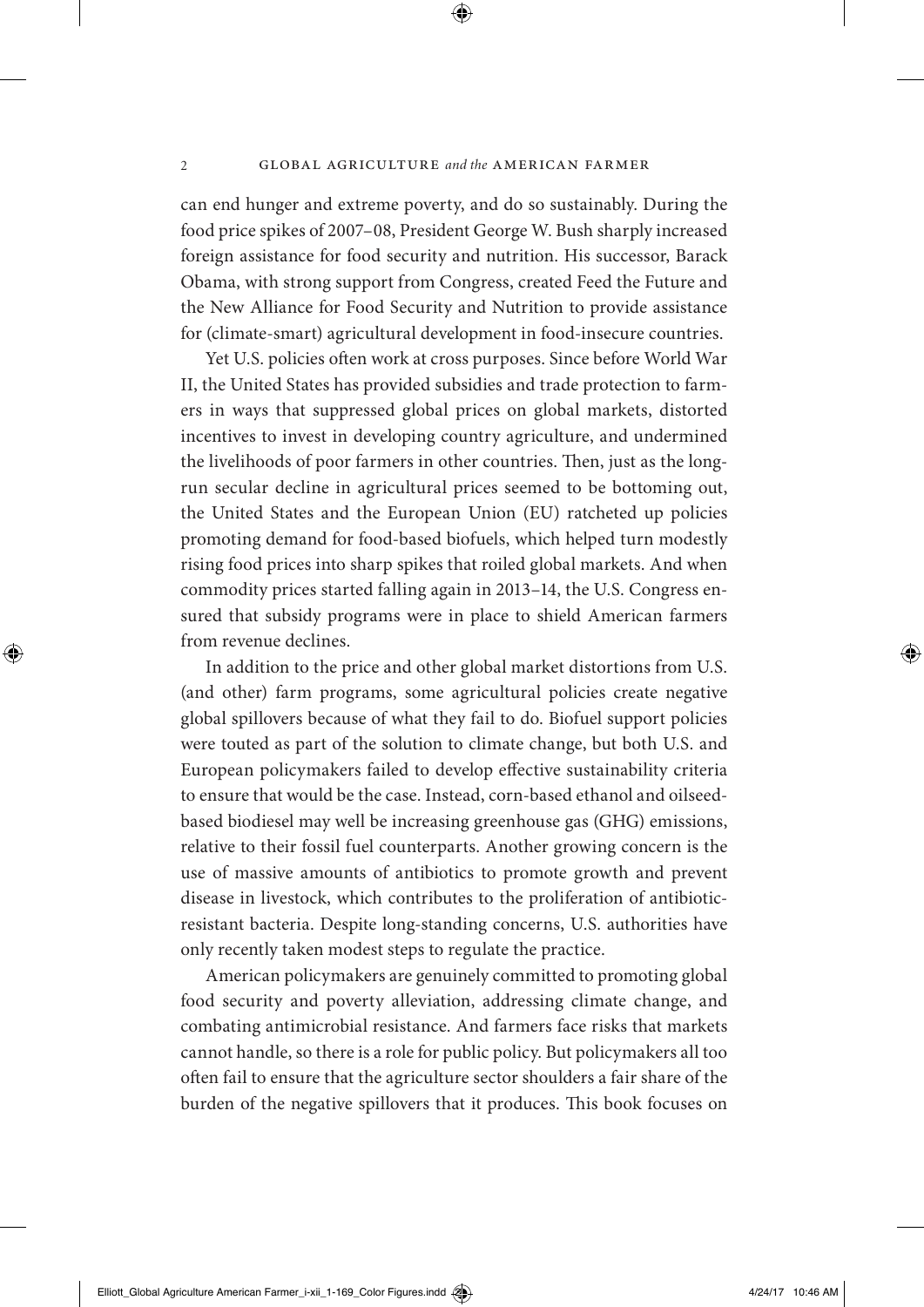U.S. agricultural policies and practices in these three areas—traditional agricultural subsidies, biofuels, and the use of antibiotics in livestock because they have global implications that are particularly harmful for the poor and food-insecure in developing countries. Of course, American consumers and taxpayers would also benefit from such reforms.

## **THE AGRICULTURE AND DEVELOPMENT DEBATE SHIFTS**

In the first decade of the new millennium, the goals of reducing poverty and hunger sometimes seemed to be in conflict. When food prices spiked in 2007–08, some experts estimated that more than 100 million people might fall into deeper poverty and go hungry. Many blamed biofuel subsidies and mandates in rich countries for diverting food crops for fuel. Just a few years before, however, agricultural prices had been at historically low levels and the debate around rural poverty was starkly different. At that time, high-income countries were in the spotlight because they were providing billions of dollars in support to their relatively well-off producers at the expense of millions of poor farmers in developing countries.<sup>1</sup>

In the wake of the food price spikes, advanced country governments responded with rather more alacrity than they had to the earlier criticisms of their price-suppressing policies. But they did so in a limited way. In L'Aquila, Italy, in 2009, the Group of 8 (G8) industrialized countries put food insecurity at the top of the development agenda and committed \$20 billion over three years to address it. President Barack Obama launched the Feed the Future initiative in 2010 and pledged \$3.5 billion for the effort. In 2014, the administration's ongoing commitment included spending a total of \$2.4 billion for Feed the Future and "related food security funding," including nonemergency food aid.<sup>2</sup>

What is striking, however, is what the United States and other G8 countries did not do. They have mostly not reformed policies that undermine food security and generate negative global spillovers if it would mean taking on their own domestic agricultural interests. To the contrary, both the United States and the EU ramped up their support for bio-

2. Feed the Future (2015, p. 75).

<sup>1.</sup> Elliott (2006).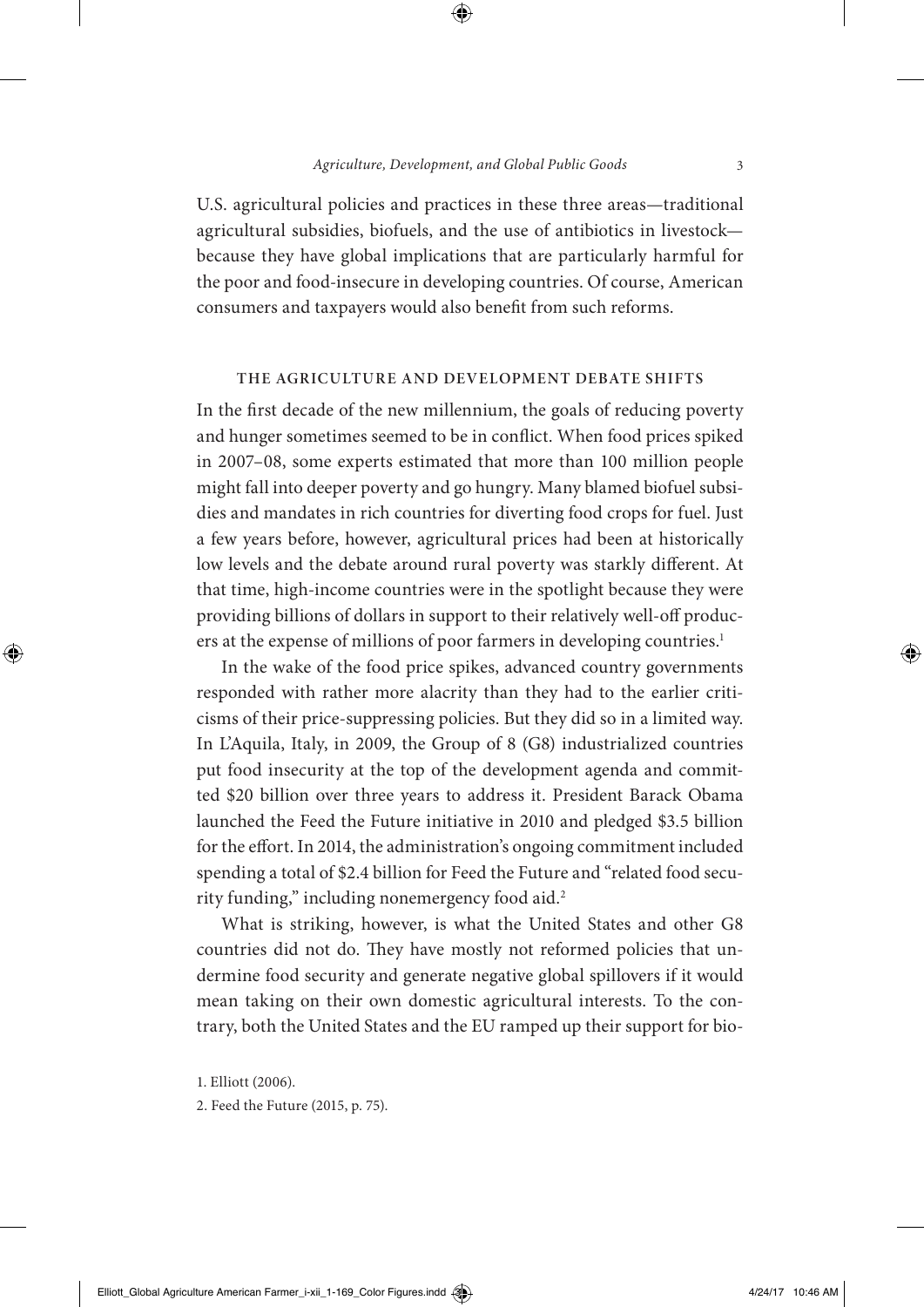fuels in 2008–09 (though the EU later backtracked a bit). In 2008, and again in 2014, the U.S. Congress passed farm bills that maintained an array of subsidies for American farmers. Overall, from 2002 to 2013 the U.S. government spent not quite \$10 billion for agriculture and nutrition assistance to developing countries and more than \$300 billion to support the incomes of American farmers.<sup>3</sup>

The United States is not the world's worst offender when it comes to supporting the agriculture sector. The levels of trade-distorting farm support remain far higher in Japan, Korea, and much of Europe. But the United States is among the world's largest producers and exporters of a number of agricultural commodities, and Congress has shown a great reluctance to stop intervening in agricultural markets.<sup>4</sup> The United States is also the world's largest market for biofuels and one of the largest users of antibiotics in livestock. While pressures are growing for reform in all three areas, the forces opposing it are potent.

Although the EU still provides billions of dollars in overall agricultural support, it has gone further in addressing concerns about its agricultural policies. EU policymakers converted most producer support to less trade-distorting forms and reduced the incentives to consume more foodbased biofuels. They responded to the antimicrobial resistance threat with more vigorous action against antibiotic use in livestock than in the United States to date. Each chapter thus draws contrasts with EU policy as applicable.

The policies of large emerging markets where beggar-thy-neighbor policies are beginning to take root are also of increasing interest. In addition to providing potentially trade-distorting support to farmers, India's decision to ban wheat and rice exports in 2007 contributed to the price spikes for those commodities. While China's support for farmers is expanding, alarm over the use of antibiotics in its industrializing livestock sector is increasingly urgent. Thus another reason it is important for the United States to reform is that emerging powers are not likely to respond to "do as I say, not as I do" rhetoric.

<sup>3.</sup> Data are from the Organization for Economic Cooperation and Development's Creditor Reporting System and Producer Support Estimates databases.

<sup>4.</sup> Elliott (2006, chap. 3).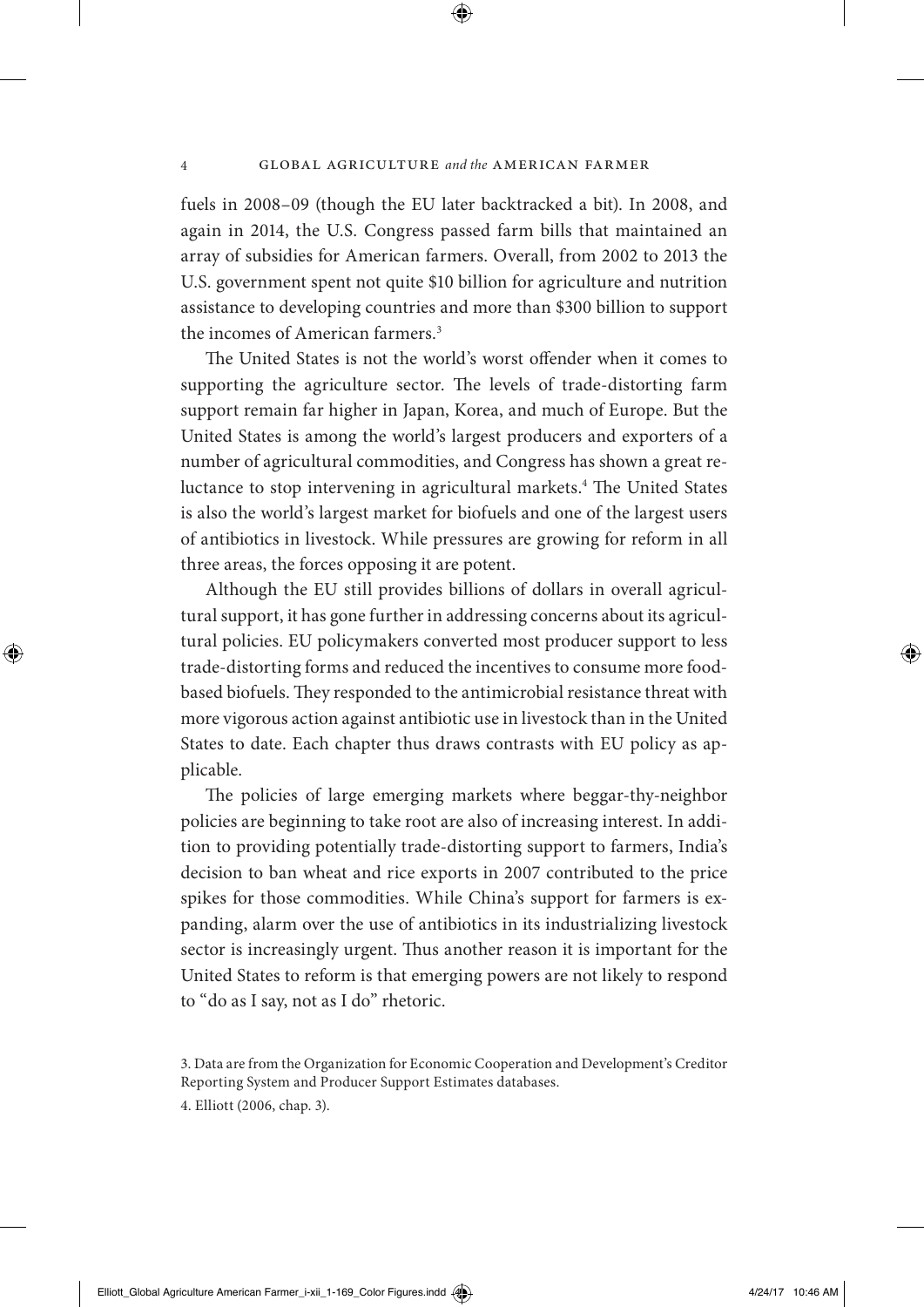## **PLAN OF THE BOOK**

Chapter 2 begins by providing background on the important role of agriculture in many of the world's poorest countries and how the shifts in agricultural markets in the 2000s affected them. Agriculture is the largest source of employment in the poorer countries and is also often an important source of export revenues. But food also accounts for a large share of household expenditures for the poor, and many poor farmers are net buyers of food because of their low productivity. Thus, higher food prices can increase poverty in the short run where the number of poor net buyers exceeds the number of poor net sellers. A growing body of research suggests, however, that (somewhat) higher prices reduce poverty in the medium and long run.

Chapter 3 turns to the problems presented by agricultural subsidies and trade barriers. Government support for agriculture has declined in most high-income countries since the 1990s. However, this decline in support occurred mostly because rising prices reduced the need for subsidies, and only in a few cases because governments embraced policy reform. The U.S. Congress passed a farm bill in 2014 that took some steps in a more market-oriented direction, but it did so in ways that put U.S. programs at odds with the direction of reform embodied in international trade rules. And because the policy reforms in the United States and other high-income countries remain incomplete at best, the distorting impact of subsidies and trade barriers will resurface if commodity prices resume their earlier trend decline.

Chapter 4 turns to biofuel policies. The United States and the EU boosted support for biofuel consumption at a time when commodity markets were already tightening, and they did so mostly through inflexible mandates, which contributed importantly to the food price spikes in 2007–08. The price volatility created by these policies had negative consequences for consumers and producers alike. Worse, there is growing research showing that food-based biofuels are increasing GHG emissions, not reducing them as claimed.

Finally, chapter 5 explores how the failure to adequately regulate livestock production is an indirect subsidy that contributes to the production of negative externalities. Many of these "public bads" are local in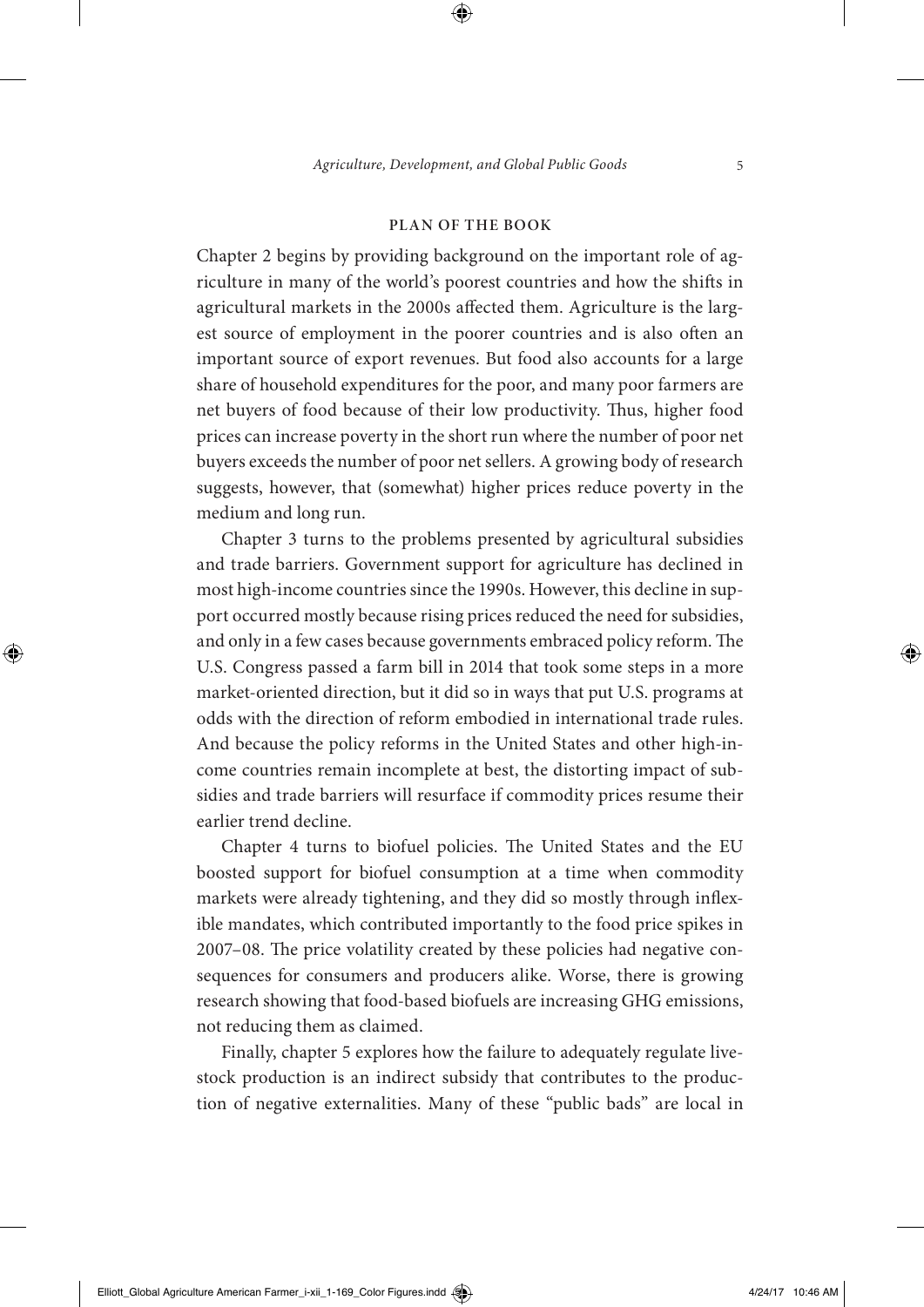nature—for example, air or water pollution arising from poor manure management or pesticide runoff. But the focus in chapter 5 is the problem of increasingly nasty bacteria that do not respond to antibiotics and do not respect borders. The link to agriculture comes from the fact that more antibiotics are used in livestock than in people every year, and many producers use them to promote faster growth in their animals and prevent disease in the large, confined feeding operations that are increasingly common around the world.

Chapter 6 wraps up by summarizing general lessons that emerge from the policy failures analyzed in the three core chapters, including vulnerability to policy capture by concentrated interests and the need for flexibility when the information available to policymakers is incomplete or imperfect. The chapter also summarizes priorities for U.S. reforms in each area, including the following efforts:

- Reduce the amount of the subsidy that farmers receive for buying crop insurance (now more than 60 percent of the value of the average premium).
- Reform the complicated and increasingly expensive program protecting domestic sugar producers and remove the tight restrictions on imports.
- Remove the requirements to purchase food aid in the United States and transport it long distances on U.S.-flagged ships.
- Eliminate the current mandate to blend biofuels in gasoline and diesel, or at least make the mandate more flexible and reduce the amount of biofuel that is derived from food crops.
- Agree to global targets to reduce the use of antibiotics in livestock and ensure that veterinarians who oversee such use do not have financial incentives to prescribe antibiotics.

The chapter notes that the push for reforms has to begin with U.S. taxpayers, consumers, and other stakeholders who directly pay for these policies. But, with respect to agricultural subsidies, global cooperation would help to overcome international collective action problems that